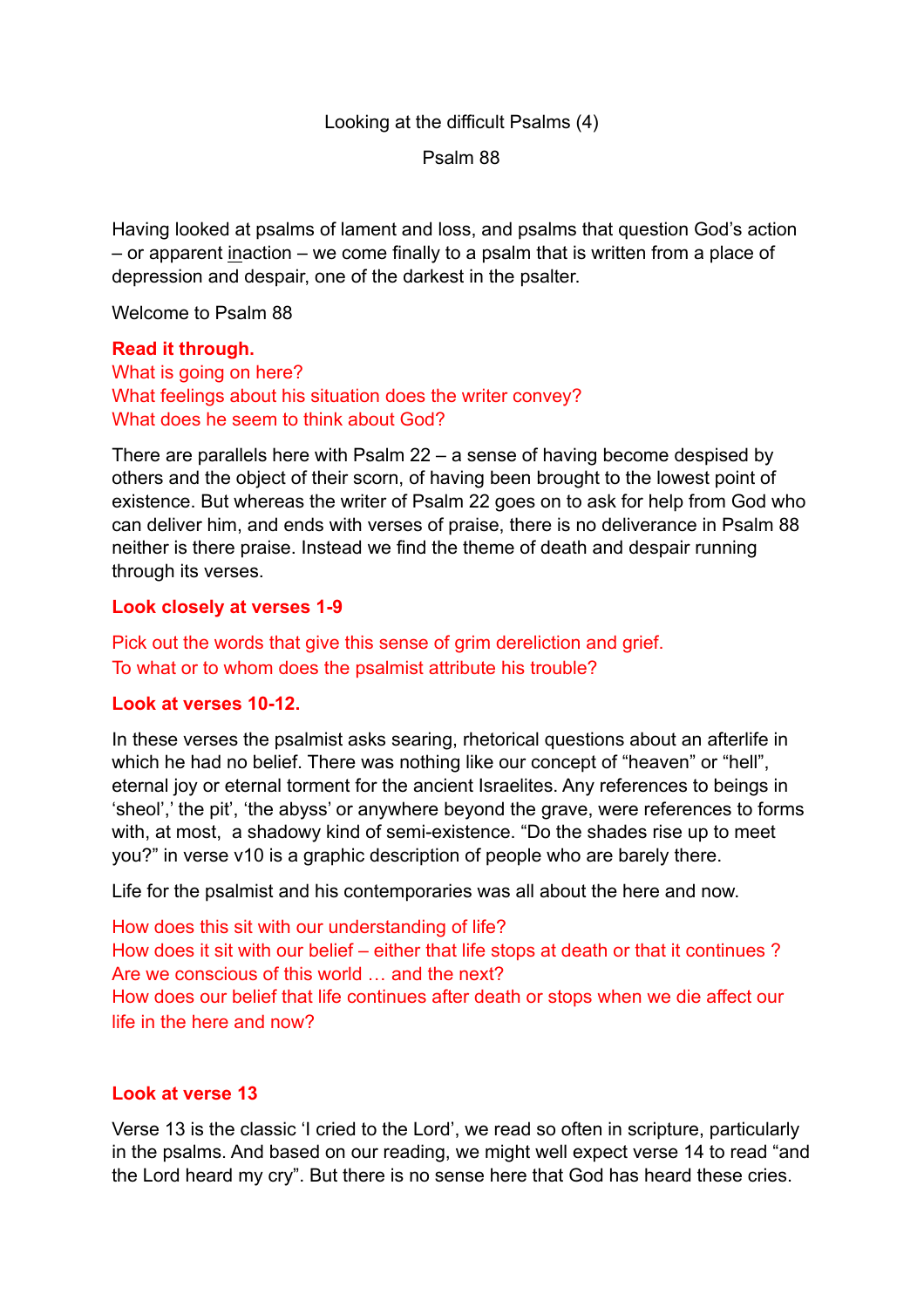Instead we have passionate questions and statements – not only about being unheard but about a sense of being completely abandoned by God.

We could describe this as the psalmist's 'dark night of the soul', but when he first coined this phrase, the c16th Spanish mystic, St John of the Cross meant more than today's understanding of a time of real pain and trouble when God seems far away. His 'dark night of the soul' was a time of "nothingness". More than God seeming far away, at a distance from us … there is *nothing –* at any distance from us.

# **Take a moment to reflect on 'nothing'.**  Did you manage to do this?!

### **And back to Psalm 88.**

*…*

What is the "nothingness" here about? In what way(s) and why does the psalmist experience this?

We are perhaps familiar with the idea that trying to clear our minds of the everyday stuff that clogs up our thoughts is a good exercise before we pray. It makes sense that the less distraction we have, the more we can focus on God and hear what God is saying.

Could it be that the psalmist's experience here, his sense of being utterly unheard and completely abandoned, is an extension of this process, in which God allows this sense to reach a climax, so that God can fill every part of the writer with His being and blessing?

When there is nothing but emptiness, God has all the space to fill...

The monk and poet Thomas Merton had experienced loneliness, depression and abandonment as a boy at boarding school and as an adult, reflecting on St John of the Cross in his 1968 work, Where Prayer Flourishes, he comments that the purpose of the dark night is "*to liberate, purify and enlighten in perfect love".*

And we can see the same idea of God in the abandonment in the poem East Coker, the second of T.S. Eliot's four poems that make up The Four Quartets. ( Find and read the whole poem if you can. It's a bit more accessible than Merton!) Here is an extract

 *O dark dark dark. They all go into the dark,* 

*The vacant interstellar spaces, the vacant into the vacant,* 

 *The captains, merchant bankers, eminent men of letters* 

 *The generous patrons of art, the statesmen and the rulers.* 

 *Distinguished civil servants, chairmen of many committees,* 

 *Industrial lords and petty contractors , all go into the dark,*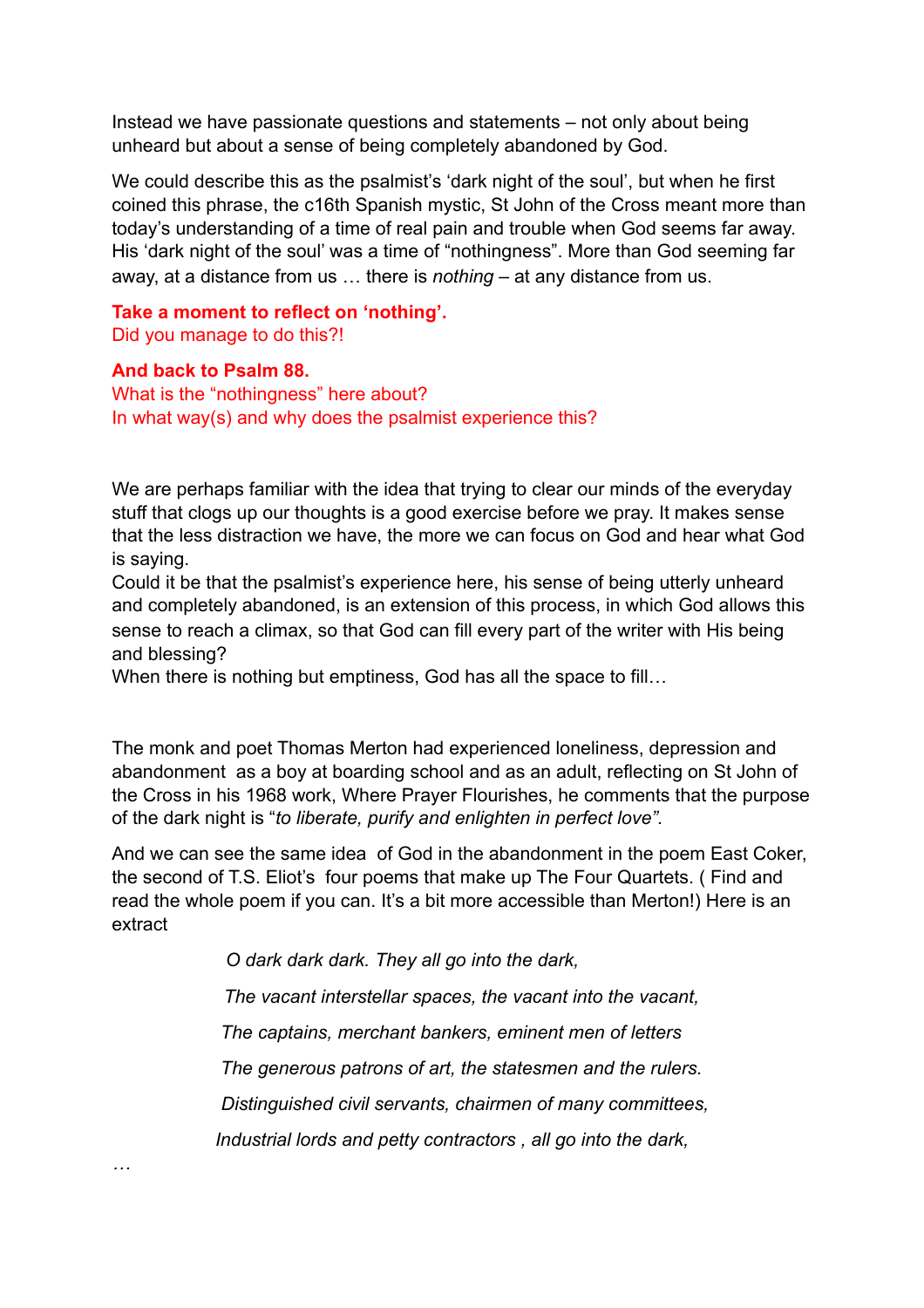*I said to my soul, be still, and let the dark come upon you Which shall be the darkness of God. In order to arrive there …, … You must go by a way wherein there is no ecstasy. In order to possess what you do not possess You must go by the way of dispossession. In order to arrive at what you are not You must go through the way in which you are not…* 

This poem - arguably a work of religious poetry – was written during the second World War, when all that was safe and familiar for Eliot had been taken away. England, as other countries, was united against a common enemy, there was uncertainty about the future – who would live ? who would die as a direct or indirect result of what was happening across the world? And what would the future look like? Would life return to the old 'normal'?

Do these questions resonate with us in 2020? Do Eliot's lines offer comfort?

The poem ends with a note of hope: that the traditions and rituals of (English) life will ultimately outlast the horrors of war.

What part did traditions and rituals play in your life before lockdown? (How) have you responded to their loss? What of these do you want to see again? What do you think we need / we do NOT need to see again?

In the last 4 months, many of life's 'props' – things we consider our right ( to go where we want, to spend time with the people we want and so on) and things that previously supported and softened our days – have either been taken away or shown to be inadequate. For many of us, our relationship with God has changed. What did the writer of Psalm 88 really want? Friends? Spiritual comfort? A sense of security? Peace?

**All these are good things** ! And God blesses us with them. … Yet God wanted to give **more** to the psalmist as God wants to give more to each of us.

So how empty are we?

How much space do we have to be filled with God?

\*\*\*\*\*\*\*\*\*\*\*\*\*\*\*\*\*\*\*\*\*\*\*\*\*\*\*\*\*\*\*\*\*\*\*\*\*\*\*\*\*\*\*\*\*\*\*

This is indeed a difficult and 'dark' psalm, but I think that although it lacks hope, it shouts 'faith' and offers us comfort.